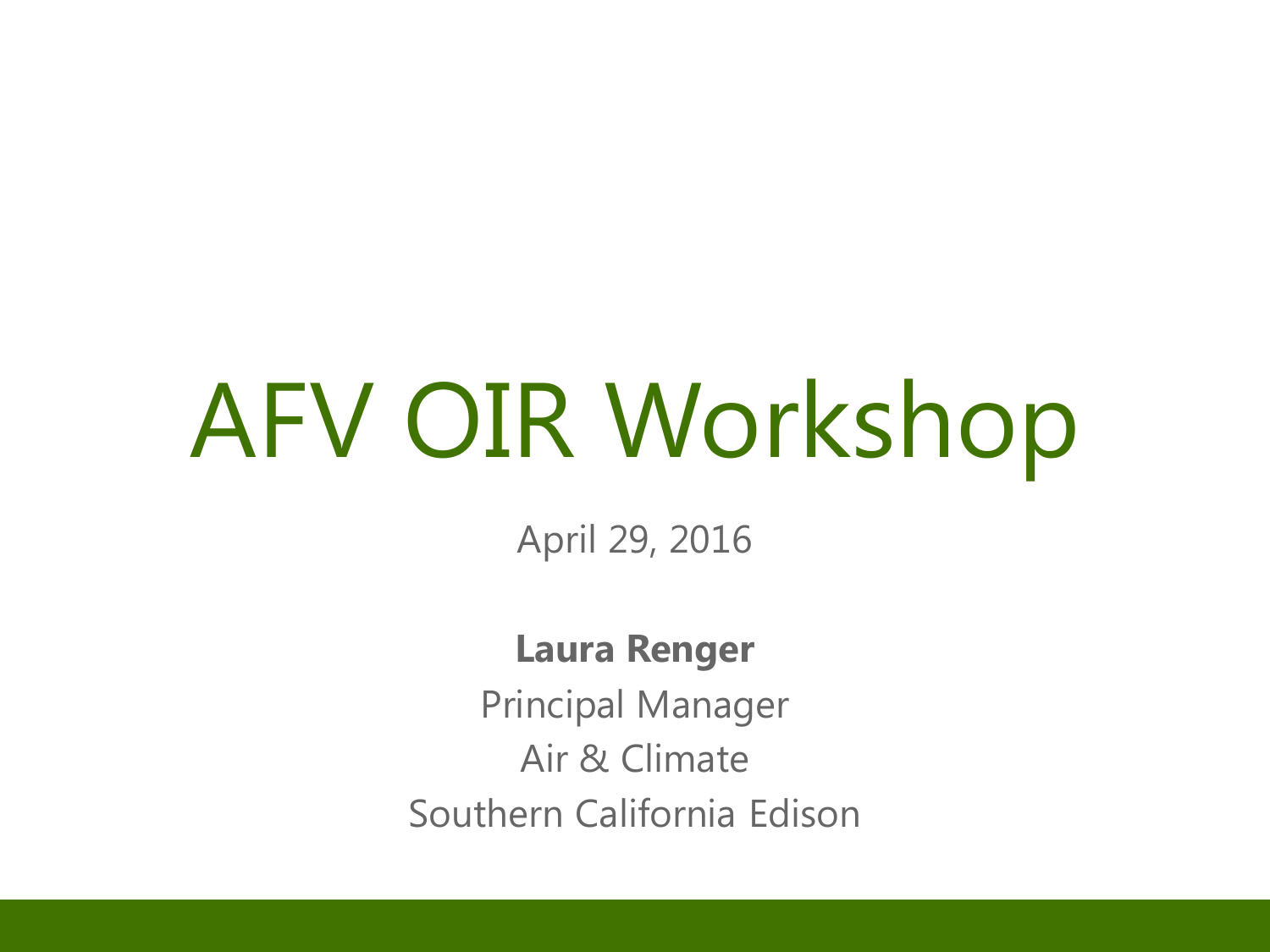# SCE enthusiastically supports widespread EV adoption

- Electrification of the transportation sector is essential to realizing California's bold climate and air quality goals
	- Using ARB's emission factors<sup>1</sup>, light and heavy-duty EVs reduce 2-3 times more  $\mathsf{CO}_2$ per kWh than renewables or energy efficiency programs
	- ‒ Light-duty and heavy-duty EVs reduce 100% of smog-forming gases from vehicles in the South Coast Basin<sup>2</sup>
	- ‒ Electrification will become even more attractive as reductions grow larger from increased renewable generation
- EV charging load is uniquely flexible and can provide significant grid benefits with both scale and effective load management
	- ‒ SCE has been incorporating major EV load growth in its system planning for years
	- ‒ Charging mainly takes place in the evening when there is plenty of excess capacity, improving system utilization and potentially providing downward pressure on rates
	- ‒ Eventually, EVs may serve as a significant grid resource and help with future solar over-generation
- Pollution and GHG reduction due to electrification will benefit all customers and especially disadvantaged communities

*1 Using LCFS emission factors Final Regulation pg. 32 and EERs pg. 45, e-Truck: 1.6x; LDV: 2.2x; e-Bus: 3.1x relative to offsetting CA average emissions per kWh with zero-emission RE or EE 2 Smog-forming gases refer NOx – Relative to RE and EE, light-duty EVs reduce 8 times more NOx and HD EVs reduce 15-60 times more (depending on HD vehicle type). Additionally, light-duty EVs reduce 5 times more particulate matter and HD EVs reduce 3-9 times more PM than either RE or EE.*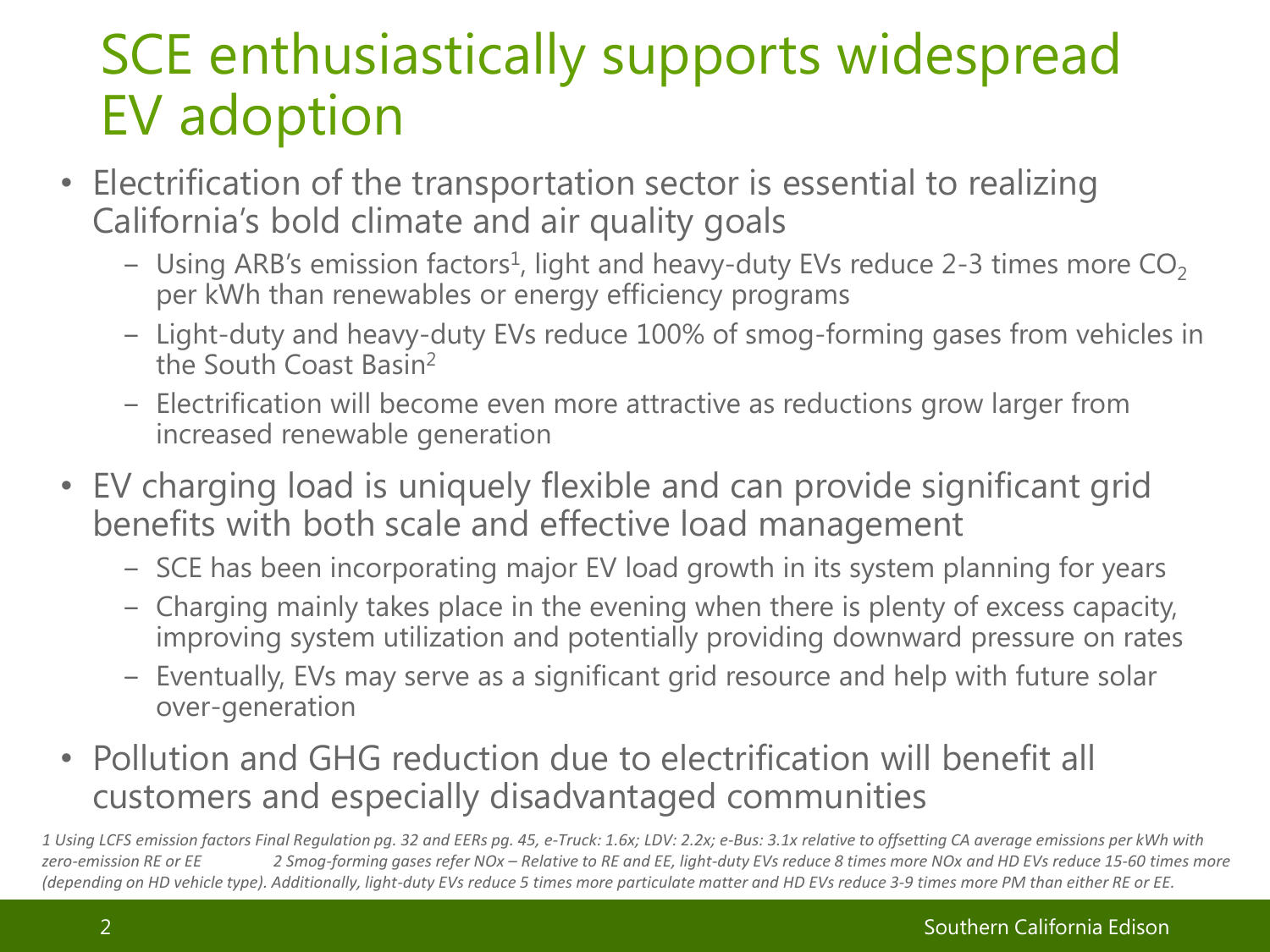### Electricity is one of the cleanest alternative fuels per unit of energy used



- Electricity is also one of the only truly scalable ultra-low carbon fuels
- Using LCFS methodology, approved by ARB, electricity emissions per MJ of energy used emit 70 % less  $CO<sub>2</sub>$  than gasoline or diesel
- Many CA utilities already have more renewables than reflected in the electricity number above which will continue to decrease as RE increases

*<sup>1</sup> LCFS Final Regulation Order Table 6 pg.66 <sup>2</sup>LCFS Final pg. 32 <sup>3</sup>LCFS Final Table 7 pg. 82-83 1,2,3 LCFS Final EER: Table 4 pg. 45*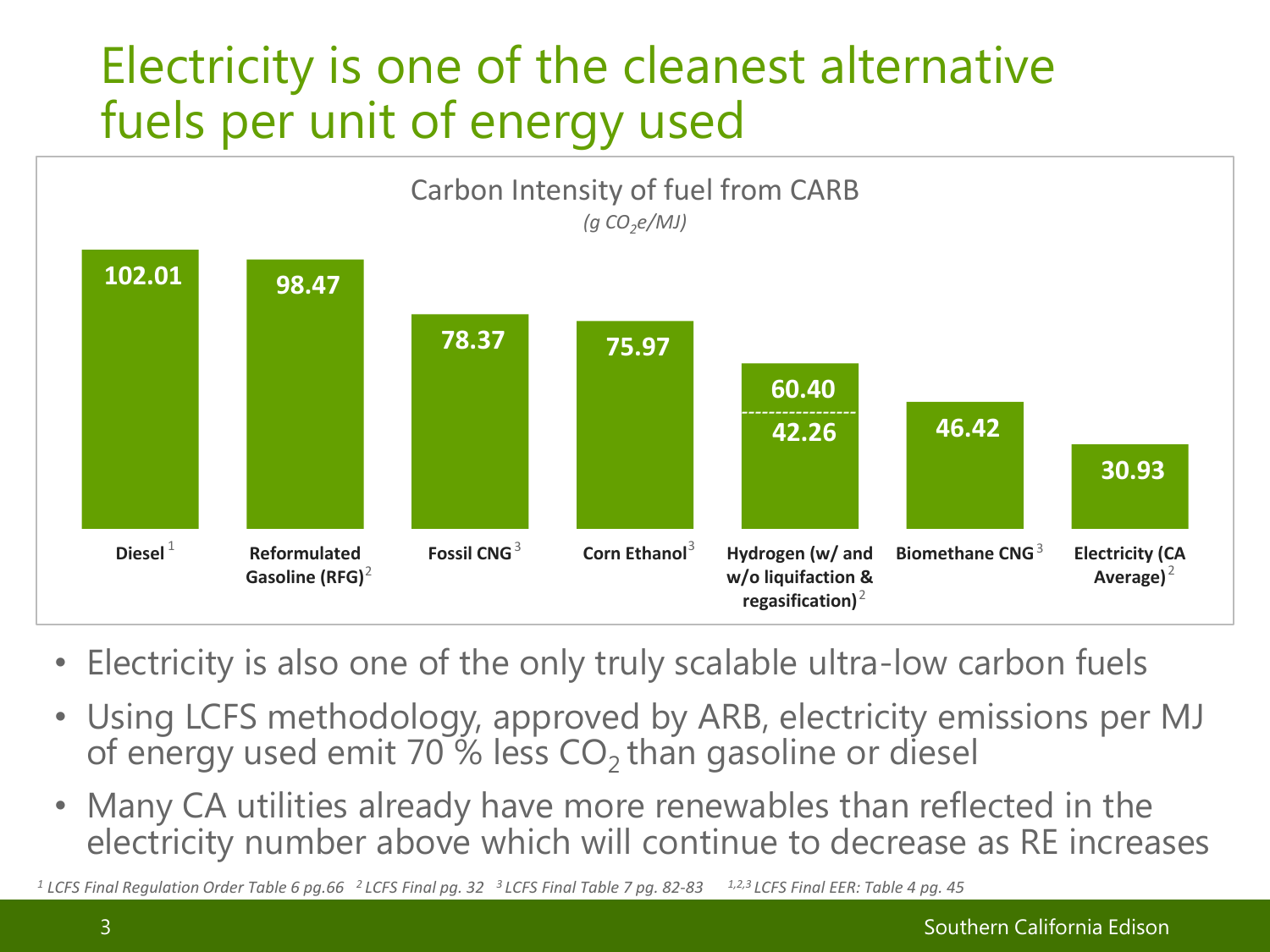# SCE's Proposed Phases for TE Acceleration in IOU Applications

| <b>Phases</b>                              | <b>Phase 1</b>                                                              | <b>Phase 2</b>                                                                                                                              | <b>Phase 3</b>                                                 |
|--------------------------------------------|-----------------------------------------------------------------------------|---------------------------------------------------------------------------------------------------------------------------------------------|----------------------------------------------------------------|
| Goal                                       | <b>Market Launch</b>                                                        | <b>Transition</b>                                                                                                                           | <b>Based on Approved</b><br><b>Integrated Resources Plan</b>   |
| <b>Time period</b>                         | 2014-2015                                                                   | 2016-2020                                                                                                                                   | 2020 and beyond                                                |
| <b>Application</b><br><b>Examples</b>      | First applications to<br>accelerate light duty EVs                          | First application to accelerate other<br>EVs: e-freight, e-transit and/or e-<br>ports<br>Second application to accelerate<br>light duty EVs | All types of TE applications in an<br>approved IRP (from 2018) |
| <b>Application</b><br>design<br>quidelines | Based on D. 14-12-079<br>case-by-case balancing<br>test in AFV OIR decision | Based on draft quidelines in March<br>2016 Scoping Memo Appendix A<br>and final Q3 2016 guidelines in<br>future ruling                      | To be determined                                               |

- Phasing allows for both quick action to meet SB 350's call for acceleration of TE now as well as establishes a long-term role for IOUs to help meet the 2050 goals
- A well-designed application "checklist" for TE program approval in the transition period (prior to IRP) is needed
- After an approved IRP, more comprehensive application metrics could become part of the process for securing funds